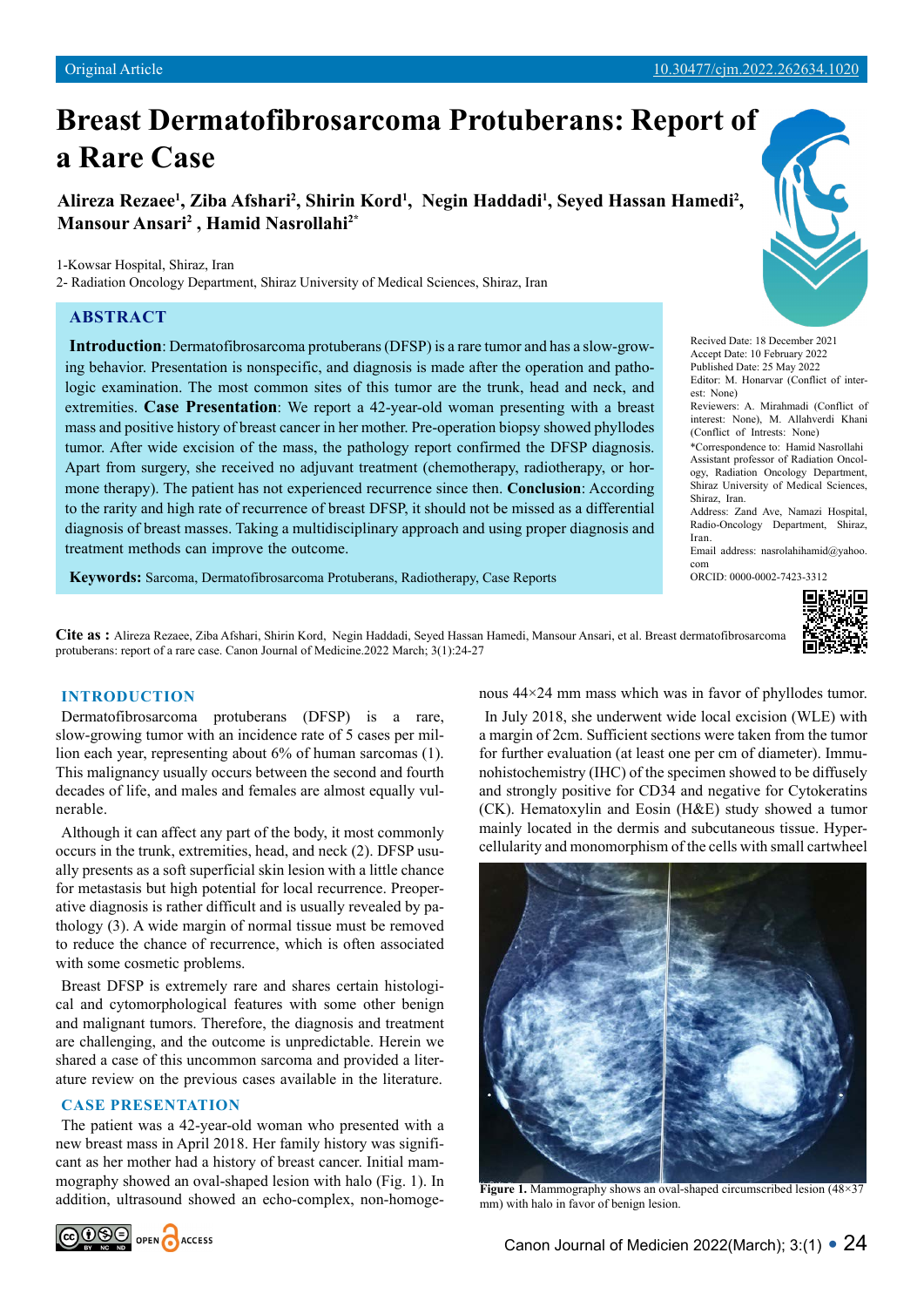

**Fig 2:** A: H&E show monomorphism of the cells and cartwheel formation, B: IHC was diffusely and strongly positive for CD34.

patterns as well as diffused elongated fibroblastic-like proliferation were noticeable. Adnexa was almost free of tumor, and fat entrapment was significant throughout the sections. Mitosis could rarely be seen at high power. The pathology confirmed the diagnosis of DFSP (Fig. 2). The patient has received no adjuvant treatment and is currently under observation. She has been in remission and in good health for 2 years now.

#### **DISCUSSION**

DFSP was first described by Darier and Ferman in 1924 and named by Hoffman in 1925. It comprises 1% of human sarcomas, and black people seem to be more vulnerable than other ethnic groups (3). This malignancy is seen in a wide range of age groups and is most common in the third decade of life (4- 8). Despite being a rare sarcoma, DFSP is the most common skin sarcoma (18%) after Kaposi (9-11) and is characterized by a high recurrence rate. Most cases are low grade (85-90%), and the remaining cases are classified as intermediate with higher potentiality for recurrence(4). Although metastasis is rarely seen, recurrence is clearly not unexpected(12-14)...

As to DFSP management, the best treatment to date is surgery (15). Radiotherapy does not seem to be an effective alternative to surgical excision and is usually reserved for inoperable cases or those with margins (3). Since margin status plays a central role in recurrence rate, performing WLE is of great importance. The recurrence rate after simple excision of DFSP with clear margin is up to 60% while with WLE is generally less than 41% (3, 4, 15-17). Despite the predilection for local recurrence, metastasis, including regional nodal involvement, is rare and lymph node (LN) dissection is not indicated (18).

Regarding prognosis, DFSP is a non-fatal sarcoma; however, repeated surgeries for managing local recurrence may lead to some morbidity. (4) Age is also an important factor in DFSP prognosis since patients older than 50 have a higher chance of recurrence. Interestingly, tumor size does not have a significant role in recurrence (4, 15-17). Although the chances for recurrence is higher in the first 3 years, the tumor may recur after 5 years, and regular follow-up must continue (4, 10, 19-21). Late recurrence even after 20 years has also been reported (22)

Less than 1% of breast cancers are sarcomas, and among sarcomas, only a few cases are DFSP (3). Because of the rarity of breast DFSP, few reports of these cases are available. We searched for breast DFSP cases available in the literature and provided information on the cases we had access to in Table 1.

Twenty-five breast DFSP cases were found in the literature (Table 1). The majority of the patients were female (18 versus 7), and the mean age was 36.87 (2-102) years. All patients noticed a palpable mass, and none of them was found in the screening. Three patients had painful or tender mass, and 2 of them had ulcerated mass. The mean duration of the symptoms before seeking treatment were 55.6 (1-240) months. MRI, mammography, and sonography were performed in 7, 9, and 11 patients, respectively. For 6 patients, no diagnostic tool was used. All patients had surgery, and most had WLE with no further treatment. Two patients received adjuvant radiotherapy, and four had surgery with a negative margin. Five of the twenty-five patients experienced recurrence (6-312 months). However, in patients without WLE, follow-up was not long enough to report recurrence. Overall, like DFSP management in other sites, it seems that WLE is the most effective way known for breast DFSP management.

As mentioned above, our patient was approached by a multidisciplinary team and managed with WLE with a 2cm margin without adjuvant radiotherapy. After 24 months of follow-up, there was no sign of recurrence.

## **CONCLUSION**

Breast DFSP rarity and its morphological resemblance to other spindle cell malignancies make its diagnosis and treatment rather difficult. At the same time, the relatively high rate of recurrence attests to the need to develop and employ reliable diagnostic and treatment techniques. We believe taking a multidisciplinary approach and using proper diagnostic and treatment procedures, when feasible, can remarkably improve the management of this challenging sarcoma.

#### **ETHICAL CONSIDERATION**

Ethical principles were observed and followed based on the ethical code and infromed consent was gathered.

### **CONFLICT OF INTRESETS**

There are no conflicts of interest in terms of the present manuscript.

#### **REFRENCES**

1. Cavuşoğlu T, Yavuzer R, Tuncer S. Dermatofibrosarcoma protuberans of the breast. Aesthetic plastic surgery. 2003;27(2):104-6.

2. Liu SZ, Ho TL, Hsu SM, Zhan HL, Chou CP. Imaging of dermatofibrosarcoma protuberans of breast. The breast journal. 2010;16(5):541-3.

3. Al Tarakji M, Toro A, Di Carlo I, Junejo K. Unusual presentation of dermatofibrosarcoma protuberans in a male patient's breast: a case report and review of the literature. World journal of surgical oncology. 2015;13(1):158.

4. Bowne WB, Antonescu CR, Leung DH, Katz SC, Hawkins WG, Woodruff JM, et al. Dermatofibrosarcoma protuberans: a clinicopathologic analysis of patients treated and followed at a single institution. Cancer. 2000;88(12):2711- 20.

5. Marcus JR, Few JW, Senger C, Reynolds M. Dermatofibrosarcoma protuberans and the Bednar tumor: treatment in the pediatric population. Journal of pediatric surgery. 1998;33(12):1811-4.

6. Thornton SL, Reid J, Papay FA, Vidimos AT. Childhood dermatofibrosarcoma protuberans: role of preoperative imaging. Journal of the American Academy of Dermatology. 2005;53(1):76-83.

7. Pappo AS, Rao BN, Cain A, Bodner S, Pratt CB. Dermatofibrosarcoma protuberans: the pediatric experience at St. Jude Children's Research Hospital. Pediatric hematology and oncology. 1997;14(6):563-8.

8. Love WE, Keiler SA, Tamburro JE, Honda K, Gosain AK, Bordeaux JS. Surgical management of congenital dermatofibrosarcoma protuberans. Journal of the American Academy of Dermatology. 2009;61(6):1014-23.

9. Rouhani P, Fletcher CD, Devesa SS, Toro JR. Cutaneous soft tissue sarcoma incidence patterns in the US: an analysis of 12,114 cases. Cancer: Interdisciplinary International Journal of the American Cancer Society. 2008;113(3):616-27. 10. Chang C, Jacobs I, Salti G. Outcomes of surgery for dermatofibrosarcoma protuberans. European Journal of Surgical Oncology (EJSO). 2004;30(3):341- 5.

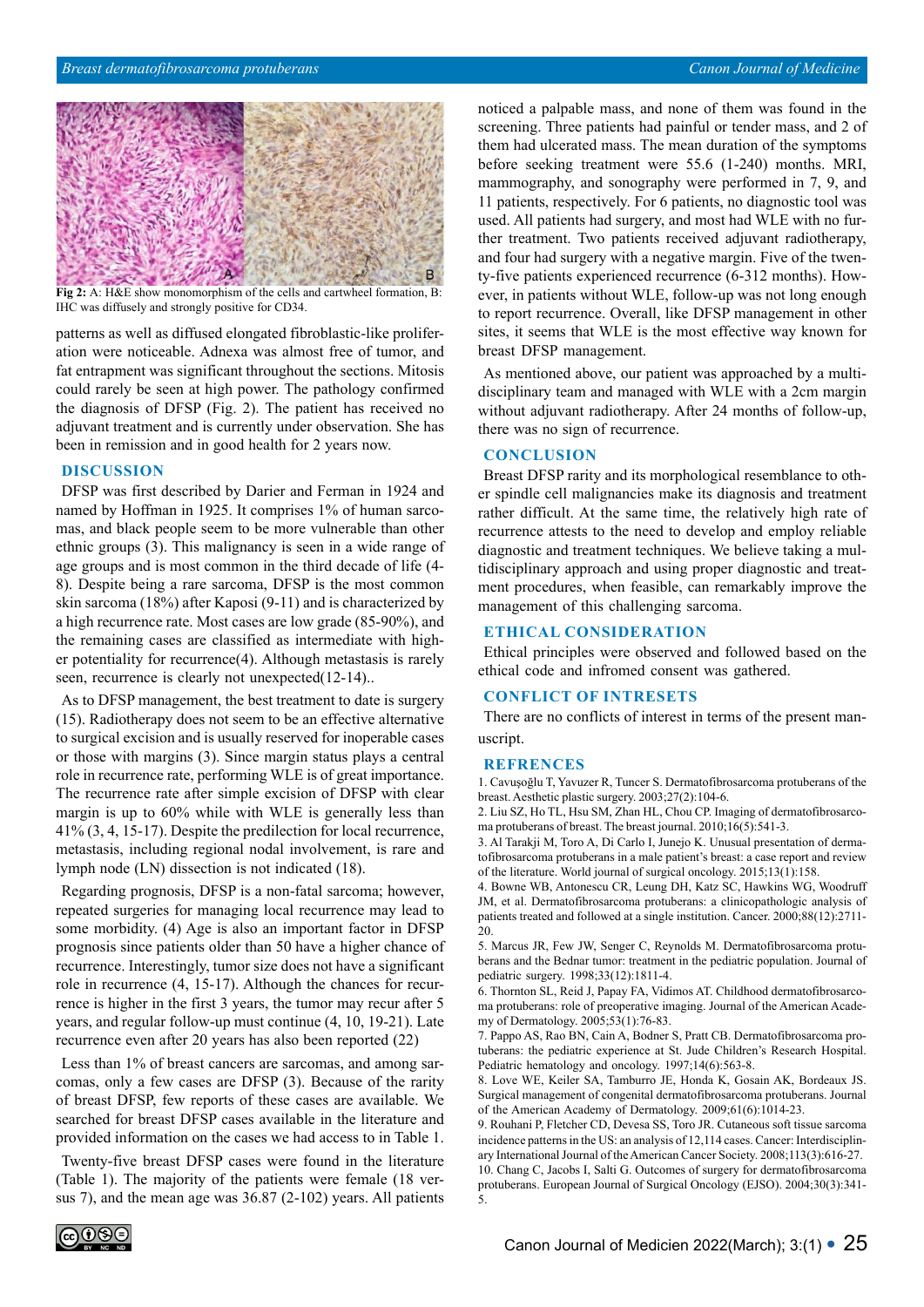11. **Table 1.** Information of 25 patients with breast DFSP. (WLE: Wide local excision, FNA: Fine needle biopsy, NA: Not available, RT: Radiotherapy, CDS: clinical decision support , MRM: Modified radical mastectomy, ALND: Axillary lymph node dissection)

| Case<br>number<br>(reference) | Age<br>(years) | Sex                       | Clinical findings                                 | Time from presen-<br>tation to surgery<br>(months) | Imaging technique                 | Diagnostic<br>technique       | Treatment                            | Recur-<br>rence<br>(months) | Follow-up<br>(months) |
|-------------------------------|----------------|---------------------------|---------------------------------------------------|----------------------------------------------------|-----------------------------------|-------------------------------|--------------------------------------|-----------------------------|-----------------------|
| 1(3)                          | 27             | M                         | Mass, blue                                        | 18                                                 | Sonography, Mam-<br>mography, MRI | Core<br>needle                | Excision                             | No                          | 12                    |
| 2(23)                         | 23             | $\boldsymbol{\mathrm{F}}$ | Mass                                              | $\mathbf{1}$                                       | Sonography                        | Core<br>needle                | <b>WLE</b>                           | NA                          | NA                    |
| 3(24)                         | 22             | $\mathbf M$               | Mass                                              | 36                                                 | NA                                | <b>FNA</b>                    | <b>WLE</b>                           | No                          | 18                    |
| 4(25)                         | Young<br>age   | $\mathbf M$               | Mass                                              | NA                                                 | Sonography                        | <b>FNA</b>                    | <b>WLE</b>                           | 9                           | NA                    |
| 5(26)                         | 43             | $\boldsymbol{\mathrm{F}}$ | Mass                                              | NA                                                 | Mammography                       | <b>NA</b>                     | WLE and<br>sentinel<br>dissection    | No                          | 6                     |
| 6(27)                         | 26             | ${\bf F}$                 | Mass on previous<br>ablation scar                 | NA                                                 | Mammography                       | NA                            | <b>WLE</b>                           | No                          | 12                    |
| 7(1)                          | 26             | $\boldsymbol{\mathrm{F}}$ | Red mass                                          | 120                                                | NA                                | NA                            | <b>WLE</b>                           | No                          | 12                    |
| 8(2)                          | 45             | $\boldsymbol{\mathrm{F}}$ | Mass                                              | NA                                                 | Sonography, Mam-<br>mography, MRI | NA                            | <b>WLE</b>                           | 6                           | NA                    |
| 9(28)                         | 26             | $\boldsymbol{\mathrm{F}}$ | Mass                                              | 24                                                 | <b>MRI</b>                        | NA                            | <b>WLE</b>                           | No                          | NA                    |
| 10(29)                        | 40             | $\boldsymbol{\mathrm{F}}$ | Mass                                              | NA                                                 | Sonography                        | Core nee-<br>dle biopsy       | <b>WLE</b>                           | No                          | NA                    |
| 11(30)                        | 14             | $\boldsymbol{\mathrm{F}}$ | Mass                                              | NA                                                 | Sonography, Mam-<br>mography, CDS | Core nee-<br>dle biopsy       | <b>WLE</b>                           | No                          | <b>NA</b>             |
| 12(31)                        | 26             | $\boldsymbol{\mathrm{F}}$ | Mass                                              | 180                                                | Sonography                        | NA                            | WLE and<br>RT(50Gy)                  | No                          | NA                    |
| 13(32)                        | 40             | M                         | Ulcerated mass                                    | 3                                                  | NA                                | <b>FNA</b>                    | MRM and<br><b>ALND</b>               | No                          | NA                    |
| 14(33)                        | 102            | F                         | Painful mass on<br>previous surgery<br>scar       | 60                                                 | NA                                | NA                            | <b>WLE</b>                           | 300                         | NA                    |
| 15(34)                        | 44             | $\boldsymbol{\mathrm{F}}$ | Ulcerated mass                                    | <b>NA</b>                                          | Sonography, Mam-<br>mography      | NA                            | Simple mas-<br>tectomy               | No                          | NA                    |
| 16(35)                        | 41             | $\boldsymbol{\mathrm{F}}$ | Tender mass                                       | $\mathbf{1}$                                       | Mammography,<br><b>CDS</b>        | NA                            | R <sub>0</sub> mass<br>excision      | No                          | 48                    |
| 17(36)                        | $26\,$         | $\boldsymbol{\mathrm{F}}$ | Mass                                              | 96                                                 | Sonography                        | NA                            | WLE                                  | $\rm No$                    | $\rm NA$              |
| 18(37)                        | 41             | M                         | Non mobile mass                                   | 12                                                 | Mammography,<br><b>MRI</b>        | $\rm NA$                      | NA                                   | NA                          | NA                    |
| 19(38)                        | 9              | M                         | Red mass                                          | 12                                                 | <b>MRI</b>                        | NA                            | WLE                                  | No                          | 10                    |
| 20(39)                        | $\sqrt{48}$    | $\rm F$                   | Mass on previous<br>surgery scar                  | $\boldsymbol{6}$                                   | Sonography                        | Core nee-<br>dle biopsy       | WLE, RT<br>refused by<br>the patient | No                          | $18\,$                |
| 21(40)                        | 44             | ${\bf F}$                 | Mass on previous<br>surgery scar                  | 120                                                | Sonography, Mam-<br>mography      | Core nee-<br>dle biopsy       | <b>WLE</b>                           | 120                         | NA                    |
| 22(41)                        | $\overline{2}$ | $\boldsymbol{\mathrm{F}}$ | Mass                                              | $\mathbf{1}$                                       | MRI, CDS                          | $\rm NA$                      | R0 resection                         | No                          | $\rm NA$              |
| 23(42)                        | 57             | $\boldsymbol{\mathrm{F}}$ | Mass                                              | $72\,$                                             | NA                                | NA                            | R0 resection                         | No                          | NA                    |
| 24(22)                        | 39             | $\mathbf M$               | Mass on previous<br>surgery scar                  | During recent<br>pregnancy                         | NA                                | Excisional<br>biopsy          | WLE                                  | 312                         | $\rm NA$              |
| 25(43)                        | 74             | $\mathbf F$               | Acute painful<br>mass on previous<br>surgery scar | 240                                                | Sonography                        | FNA, Core<br>needle<br>biopsy | Surgical<br>biopsy+RT                | No                          | 12                    |